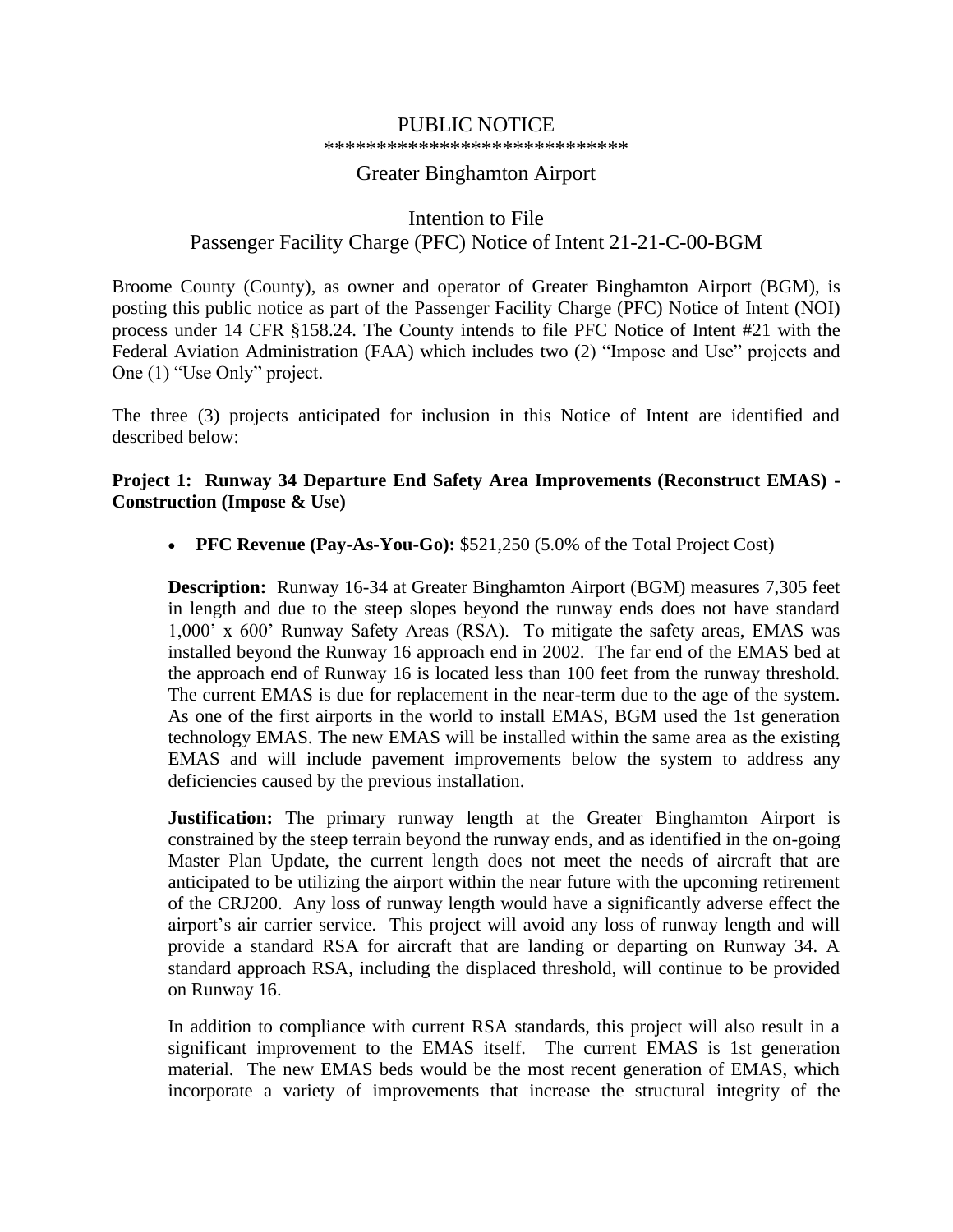material. Further, the original EMAS was a one-size fits all product, which did not allow for fleet mix specificity. The critical aircraft at BGM during the original EMAS installation was the DC-9. That aircraft is no longer relevant to BGM and the new critical aircraft would be a regional jet similar to the CRJ900 series along with a family of corporate jets. The EMAS replacement bed would utilize the new critical aircraft or group of aircraft for design purposes.

### **Project 2: Improve Airport Miscellaneous Improvements (Install Airfield Lighting Vault) (Use Only)**

**PFC Revenue (Pay-As-You-Go):** \$137,500 (5.0% of the Total Project Cost)

**Description:** The project involves relocation of the airfield electrical vault from its current location to a new site near the employee parking lot.

**Justification:** The airfield electrical vault has exceeded its useful life and in need of renovation. The existing vault is currently positioned so that it impedes potential for new GA development at BGM and is inconveniently located of operations and maintenance personnel. The project would provide for a new vault that meets current standards. The new vault would be located near the existing employee parking lot adjacent to the passenger terminal.

### **Project 3: PFC Program Administration (Impose & Use)**

**PFC Revenue (Pay-As-You-Go):** \$15,000 (100% of the Total Project Cost)

**Description:** The project includes necessary costs associated with the administration of the proposed PFC program at BGM. The project includes compilation of PFC Application (Notice of Intent) materials, confirmation of enplanement forecasts, required air carrier and public coordination, assistance with collections monitoring, the completion of annual audits, and quarterly report through December 2021.

**Justification:** 14 CFR 158 and FAA Order 5500.1, *Passenger Facility Charges,* states that an airport's costs of administering the PFC program are eligible for PFC reimbursement. These PFC administration costs, which can include the costs of preparing, coordinating, and submitting a PFC application, as well as maintaining an existing program, must be identified as a separate PFC project.

The proposed PFC level of collection is **\$4.50** per eligible enplaned passenger for all projects. The estimated charge effective date for PFC Application #21 is **November 1, 2023**, and the estimated charge expiration date is **May 1, 2028**. The estimated PFC revenue to be imposed during this period is approximately **\$673,750**.

As required under 14 CFR §158.24, Broome County will be accepting public comments on the proposed projects until **5:00pm** on **Friday, May 21, 2021**. Questions and comments regarding